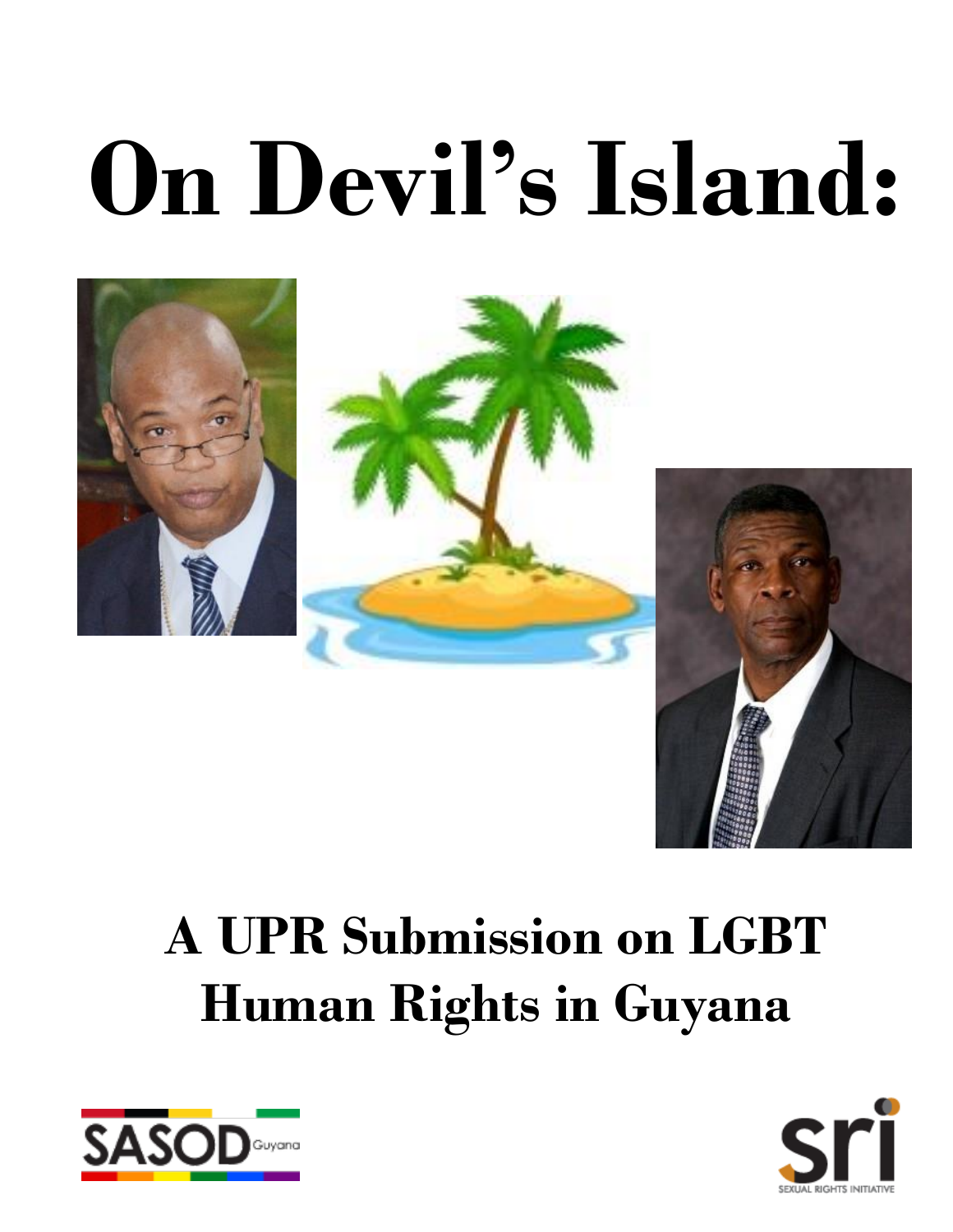### **On Devil's Island: A UPR Submission on LGBT Human Rights in Guyana**

| <b>Content</b>                                                 | Page           |
|----------------------------------------------------------------|----------------|
| <b>Section 1: Introduction</b>                                 | $\overline{2}$ |
| Legal Framework                                                | $\overline{2}$ |
| <b>Discriminatory Laws</b>                                     | 3              |
| <b>Section 2: Rights at Stake</b>                              | 4              |
| Rights to Life, Liberty, and Personal Security                 | 4              |
| <b>Right to Equality</b>                                       | 4              |
| <b>Right to Privacy</b>                                        | 5              |
| Freedom of Expression                                          | 6              |
| Restrictions against Hate Speech                               | 6              |
| Rights to Work and Housing                                     | 7              |
| <b>Right to Health</b>                                         | 8              |
| <b>Right to Education</b>                                      | 8              |
| Section 3: List of Recommendations to the Government of Guyana | 10             |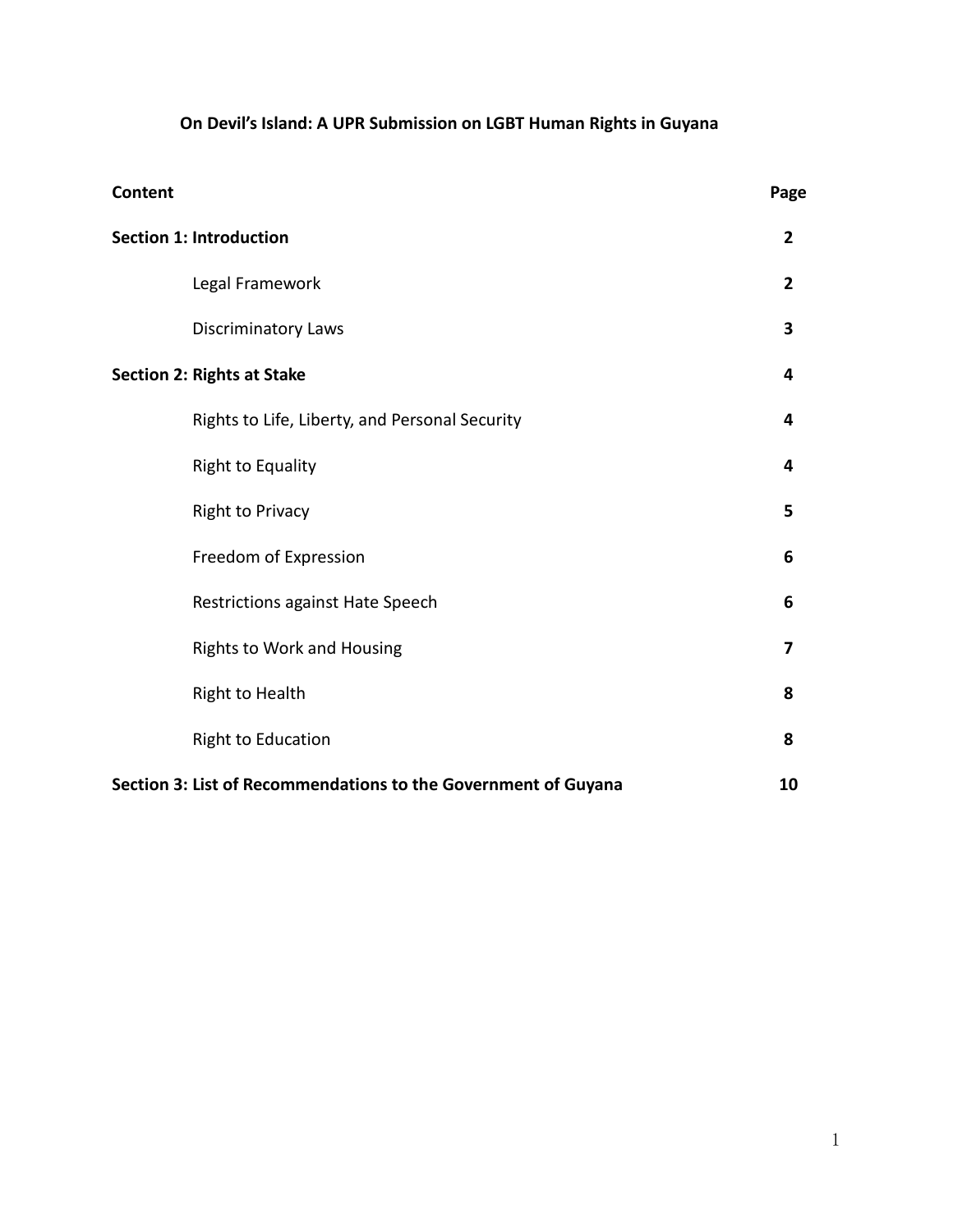#### **Report on Guyana 21st Round of the Universal Periodic Review (UPR) – January/February 2015**

This report is submitted by the Society Against Sexual Orientation Discrimination (SASOD)<sup>1</sup> and the Sexual Rights Initiative (SRI). This report deals with the situation of sexual rights in Guyana, with special focus on the rights of Lesbian, Gay, Bisexual and Transgender (LGBT) people, as at the date of submission, June 15, 2014.

#### **Key Words: LGBT People-Sexual Orientation-Gender Identity and Expression- Discrimination based on SOGIE**

#### **Introduction**

1. Guyana is a Constitutional Republic located on the North Coast of South America. The population of 750,000 lives mostly on the coastland of the country. The population descends from the indigenous Amerindians, slaves from Africa, indentured immigrants from India, China and Portugal, and other settlers. The country is a former British colony. The cultural influences are from these diverse backgrounds, and the religious influences stem from Christianity in various denominations, Islam, Hinduism, the Bahai faith and others.

2. Guyana is a member of the Caribbean Community (CARICOM) and the Organisation of American States (OAS).

#### **Legal Framework**

i.

3. The legal structures of Guyana are inherited from the British colonial legal system. Many of the laws have remained the same since Independence in 1966.

4. The Constitution of Guyana has enshrined within it the principles of equality and non -discrimination. The constitution prohibits discrimination on the basis of sex, gender, race, place of origin, political opinions, colour or creed. However, it does not expressly prohibit discrimination on the grounds of sexual orientation or gender identity. The Constitution includes a Fundamental Rights section that specifies the rights that all citizens can enjoy. It includes the rights to equal protection under the law (Article 149D of the Constitution); freedom of movement (Article 148), freedom of expression (Article 146) and freedom from inhumane treatment (Article 141). However, it does not include an enshrined right to privacy. Guyana is signatory to several international human rights instruments; seven<sup>2</sup> of which are directly incorporated into the Constitution of Guyana.

<sup>1</sup> SASOD is a Guyanese human organisation, founded in 2003, working for equality and justice of all Guyanese, especially those who suffer discrimination based on their sexuality, gender, sexual orientation, gender identity and gender expression. Website[: www.sasod.org.gy](http://www.sasod.org.gy/)

<sup>2</sup>The seven are listed in the Fourth Schedule of the Guyana Constitution: International Covenant on Civil and Political Rights, International Covenant on Economic, Social and Cultural Rights, Convention on the Rights of the Child, Convention on the Elimination of All Forms of Discrimination against Women, Convention on the Elimination of All Forms of Racial Discrimination, Convention Against Torture and Other Inhuman or Degrading Treatment or Punishment and the Inter-American Convention on the Prevention, Punishment and Eradication of Violence against Women.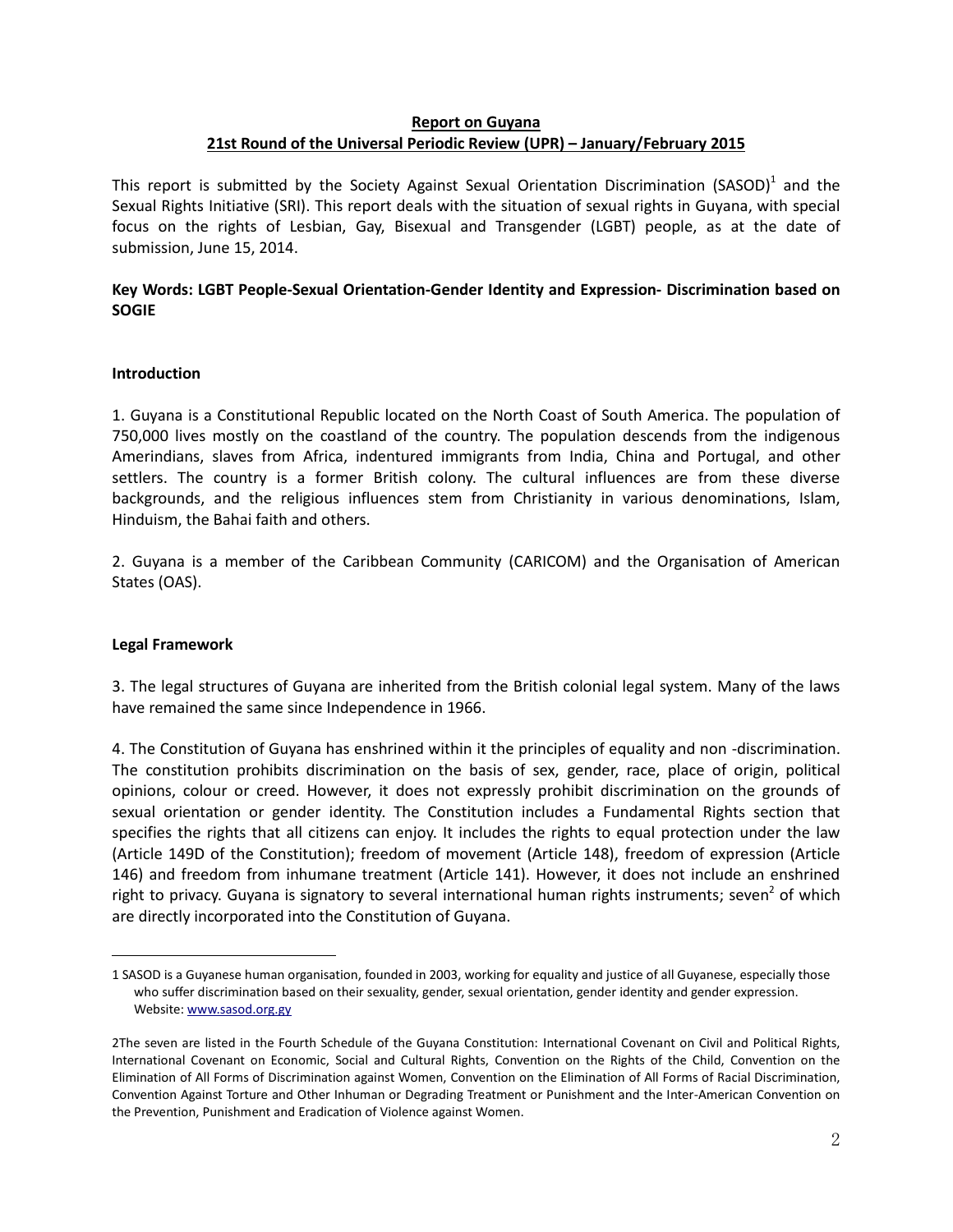5. In 2003, the 'Sexual Orientation' Amendment Bill was introduced in Guyana's Parliament to be voted on as a constitutional amendment which would include "sexual orientation" as one of the grounds for discrimination. The bill was not voted on, as it received significant opposition from sections of the religious community. The government decided not to support the bill even though they had introduced it to parliament – an unprecedented manoeuvre.

#### **Discriminatory Laws**

6. The Criminal Law Offences Act Chapter 8:01 in Sections 351 to 353 criminalises consensual sexual intimacy between adult men in private.

7. Section 153 (1) (xlvii) of the Summary Jurisdiction (Offences) Act Chapter 8:02 makes it an offence for a man to appear in female attire or a woman in male attire "for any improper purpose", in any public way or public place.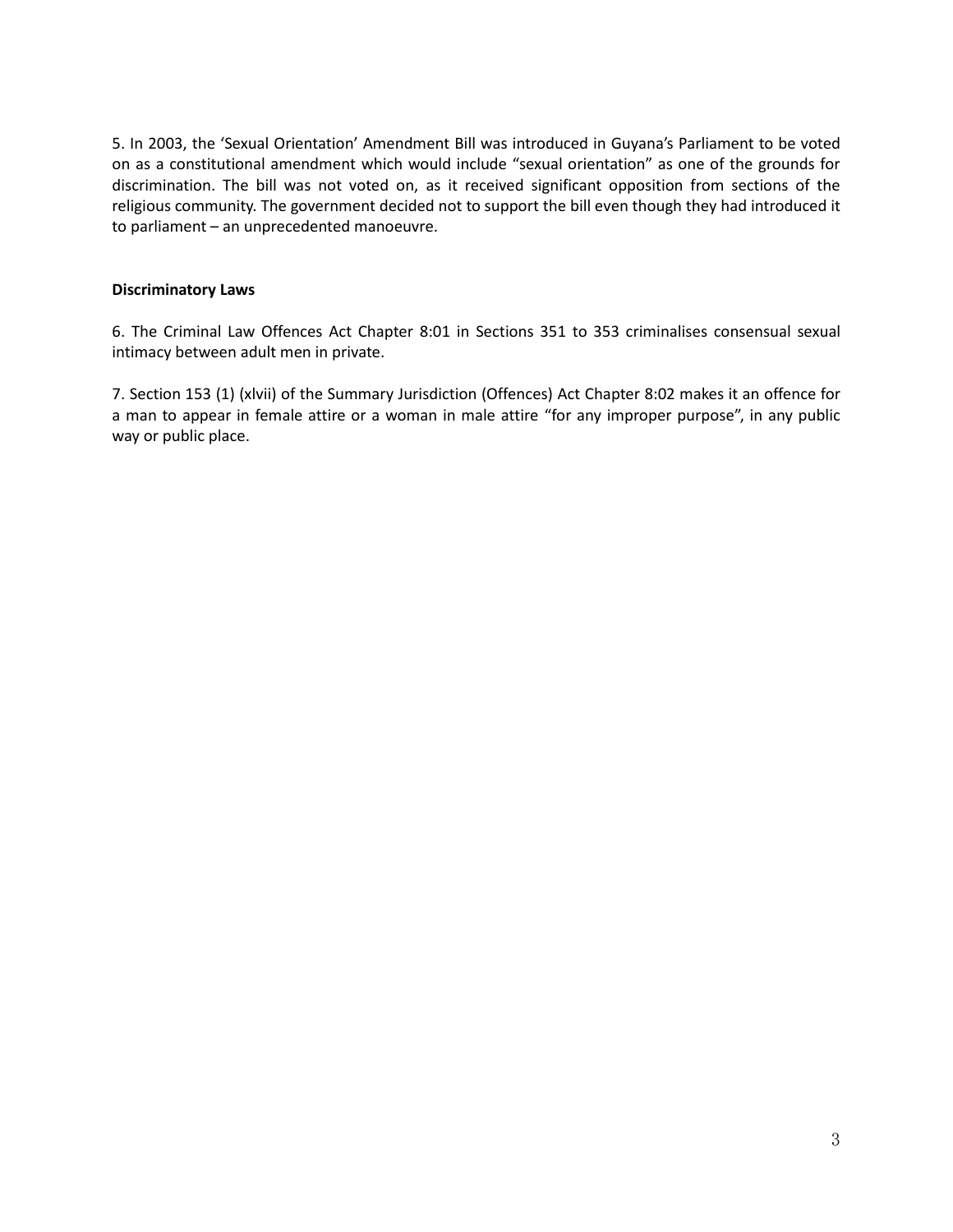#### **Rights at Stake**

#### **Rights to Life, Liberty and Personal Security**

8. In a national survey,<sup>3</sup> 25% of Guyanese admitted to being homophobic while 18% approved of using violence against LGBT persons. Much of this violence is fuelled by socio-cultural norms. The discriminatory laws reinforce these homophobic and transphobic prejudices. Discriminatory responses from the police,<sup>4</sup> manifested in lack of or inadequate investigations and mostly unsolved cases often lead to injustice and foster impunity for anti-LGBT hate crimes. Additionally, over the past two years, there have been several unsolved murders of LGBT persons of which the police are not actively investigating. In 2013 alone, at least three transgender and gay persons were murdered across the country in circumstances suggesting they were targeted hate crimes: Tiffany (Wesley Holder) in January,  $5$  Delon Melville in August<sup>6</sup> and Champa (Nandkumar Poonwassie) in November.<sup>7</sup> To date, there are no charges in any of these unsolved cases.

Recommendations

The Government of Guyana should:

9. Educate members of the uniformed forces (police, prison and army) and evaluate their performance based on their obligations in terms of non-discriminatory treatment towards marginalised groups, especially LGBT people.

10. Investigate, and punish where necessary, discriminatory and abusive behaviour by the uniformed forces.

#### **Right to Equality**

i.

11. Because the law does not identify sexual orientation and gender identity as grounds for discrimination,<sup>8</sup> LGBT persons suffer discrimination in many sectors, including but not limited to, employment, housing, healthcare and social services.<sup>9</sup>The discriminatory laws, contributing to a

<sup>3</sup> CADRES (2013) *'*Attitudes towards homosexuals in Guyana,' *P.24* 

*[http://ufdcimages.uflib.ufl.edu/AA/00/01/61/51/00001/Attitudes\\_Toward\\_Homosexuals\\_in\\_Guyana.pdf](http://ufdcimages.uflib.ufl.edu/AA/00/01/61/51/00001/Attitudes_Toward_Homosexuals_in_Guyana.pdf)*

<sup>4</sup> Transgenders, supporters picket police over sloth in drive-by shooting probe (Stabroek News, May 12, 2014) [http://www.stabroeknews.com/2014/news/stories/05/12/transgenders](http://www.stabroeknews.com/2014/news/stories/05/12/transgenders-supporters-picket-police-sloth-drive-shooting-probe)-supporters-picket-police-sloth-drive-shooting-probe

<sup>5</sup>Teenaged sex worker found dead in St. Phillip's Church (Stabroek News, January 12, 2013)

[http://www.kaieteurnewsonline.com/2013/01/12/teenaged](http://www.kaieteurnewsonline.com/2013/01/12/teenaged-sex-worker-found-dead-in-st-phillips-church-green)-sex-worker-found-dead-in-st-phillips-church-green

<sup>&</sup>lt;sup>6</sup> Mocha Murder... Who killed Delon Melville? (Kaieteur News, August 19, 2013)

[http://www.kaieteurnewsonline.com/2013/08/19/mocha](http://www.kaieteurnewsonline.com/2013/08/19/mocha-murderwho-killed-delon-melville)-murderwho-killed-delon-melville  $<sup>7</sup>$  Port Mourant man found dead on road (Kaeieteur News, November 27, 2013)</sup> [http://www.kaieteurnewsonline.com/2013/11/27/port](http://www.kaieteurnewsonline.com/2013/11/27/port-mourant-man-found-dead-on-road)-mourant-man-found-dead-on-road

 $^8$ Article 149 of the Guyana constitution prohibits discrimination based on race, place of origin, political opinion, colour, creed, age, disability, marital status, sex, gender, language, birth, social class, pregnancy, religion, conscience, belief or culture. It does not include sexual orientation and gender identity.

<sup>&</sup>lt;sup>9</sup>Carrico (2012) P.23:<u>http://www.sasod.org.gy/pdf-social-impact-laws-affecting-lgbt-persons-guyana</u>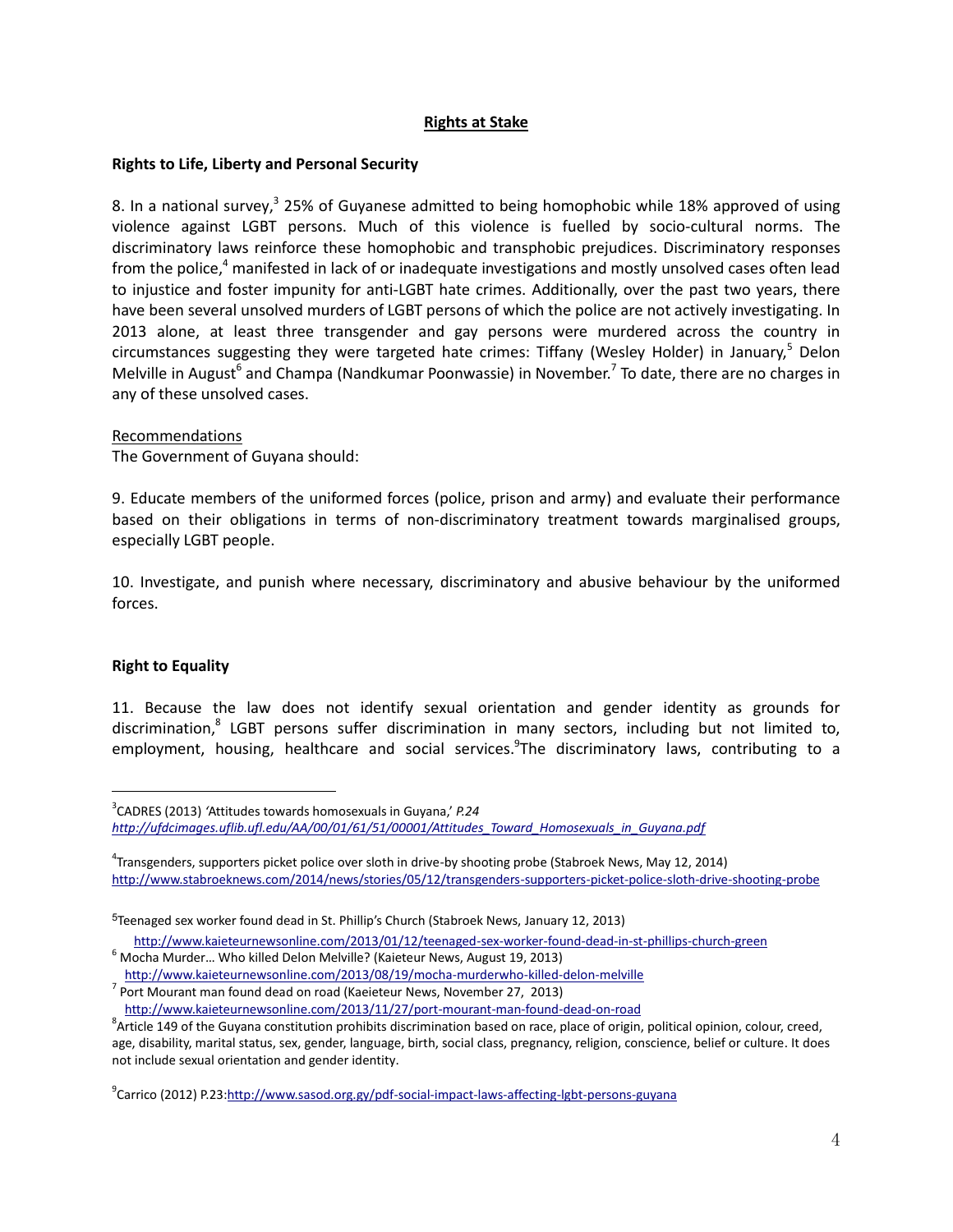repressive socio-cultural environment, have also been found to limit LGBT people's access to public, semi-public and private spaces.<sup>10</sup>

#### Recommendation

The Government of Guyana should:

12. Amend Article 149 of the Guyana Constitution to include sexual orientation and gender identity as grounds for discrimination in order to provide legal protection for LGBT people's right to equality and non-discrimination.

#### **Right to Privacy**

13. As stated above, Guyana's laws does not include an enshrined right to privacy. However, Guyana is signatory to, has ratified and has directly incorporated into its constitution, the International Covenant on Civil and Political Rights (ICCPR). Article  $17<sup>11</sup>$  of the ICCPR guarantees the right to privacy. Guyana maintains on its statute books, invasive laws which criminalise consensual private sexual activity between adult men.<sup>12</sup>By retaining these laws, the rights of same-sex/gender practising persons to privacy are being violated.

14. Researchers have documented that some police have been using the existence of these laws for extortion as men who are found in compromising positions are made to pay bribes rather than face charges.<sup>13</sup> Although consensual same-sex/persons activity between adult men is difficult to prove, the damage is done in the charge itself due to the stigma attached to homosexuality.

#### Recommendations

The Government of Guyana should:

15. Repeal Sections 351 to 353 of the Criminal Law Offenses Act Chapter 8:01 which criminalise samesex/gender intimacy between consenting adult men in private.

16. The Ministry of Home Affairs and the Ministry of Labour, Human Services and Social Security should include training on human rights and vulnerable groups, especially LGBT people, in the curriculum for police officers training college.

17. The Ministries of Home Affairs, Labour, Human Services and Social Security should hold constant job training on human rights and vulnerable groups, especially LGBT people, for police officers.

i.

 $10$ Ibid, P.21

<sup>&</sup>lt;sup>11</sup> International Covenant on Civil and Political Rights:<http://www.ohchr.org/en/professionalinterest/pages/ccpr.aspx>

 $12$ The Criminal Law Offenses Act (8:01) in Sections 351 criminalises consensual same-sex intimacy in public and in private. Sections 352 and 353 criminalise 'attempted buggery' and 'buggery.'

<sup>13</sup>Carrico, C (2012) *Collateral Damage: The Social Impact of Laws Affecting LGBT Persons in Guyana,* P. 19 [http://www.sasod.org.gy/pdf](http://www.sasod.org.gy/pdf-social-impact-laws-affecting-lgbt-persons-guyana)-social-impact-laws-affecting-lgbt-persons-guyana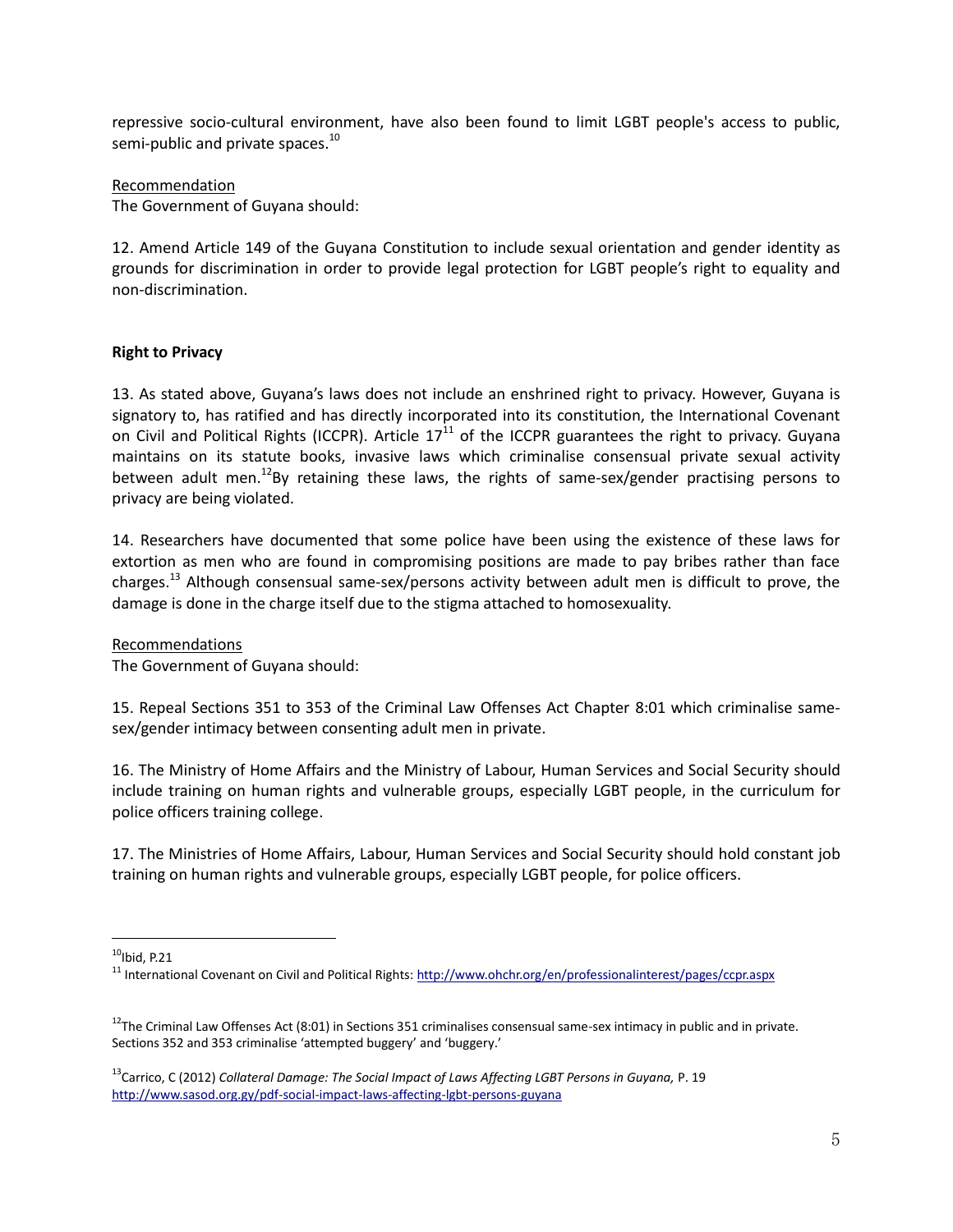#### **Freedom of Expression**

18. Despite having the constitutional right to the freedom of expression (Article 146), LGBT persons oftentimes choose not to express their orientations and identities because they are threatened, discriminated against and victimised. Transgender persons are expressly forbidden from expressing their gender identity because of Section 153 (1) (xlvii) of the Summary Jurisdiction (Offences) Act which makes it an offence of cross-gender dressing. This violates rights to human dignity, freedom of expression and protection from discrimination based on gender.

19. As a result of this law, transgender persons face high levels of direct discrimination and targeted violence from both the police and private actors. As recent as April 7, 2014, two transgender sex workers were injured in a drive-by shooting by assailants using pellet guns.<sup>14</sup> Even though the victims have reported the matter to the police and they have provided vital information which helps to identity of the assailants, the police took over a month to charge the perpetrators.<sup>15</sup>

20. Moreover, on September 6, 2013, Chief Justice Ian Chang issuing his ruling in the case of *Quincy McEwan, Seon Clarke, Joseph Fraser, Seyon Persaud and the Society Against Sexual Orientation Discrimination (SASOD) vs. Attorney General of Guyana* on Section 153(1) (xlvii) of the Summary Jurisdiction (Offences) Chapter 8:02<sup>16</sup> stated that cross-dressing in a public place is an offence only if it is done for an improper purpose. This ruling while seen as a minor victory for the transgender Guyanese, as the Chief Justice states that cross-dressing to express sexual orientation or gender identity could never be an offense, it still very unclear as he did not say what the term "improper purpose" means.

#### Recommendation

i.

The Government of Guyana should:

21. Repeal section 153 (1) (xlvii) of the Summary Jurisdiction (Offences) Act Chapter 8:02 which sanctions cross-dressing thereby facilitating arbitrary arrests, police harassment and abuse, targeted violence and other forms of discrimination against transgender people.

#### **Restrictions against Hate Speech**

22. While legal protection of the freedoms of expression and conscience are all enshrined in the constitution,<sup>17</sup> free speech has its limits, as prescribed under international human rights law and under Article 146 (3) which excludes "hate speeches or other expressions, in whatever form, capable of exciting hostility or ill-will against any person or class of persons." On June 8, 2014, a local pastor, Ronald

<sup>&</sup>lt;sup>14</sup>'Cross dressers shot on King street,' Kaieteur news (April 8, 2014) [http://www.kaieteurnewsonline.com/2014/04/08/two](http://www.kaieteurnewsonline.com/2014/04/08/two-cross-dressing-men-shot-on-king-street)-cross-dressing-men-shot-on-king-street

<sup>&</sup>lt;sup>15</sup>'Sex workers picket Brickdam Police station over p[light of shot colleagues,' Guyana Chronicle newspaper (May 8, 2014) [http://guyanachronicle.com/sex](http://guyanachronicle.com/sex-workers-picket-brickdam-station-over-plight-of-shot-colleagues)-workers-picket-brickdam-station-over-plight-of-shot-colleagues

**<sup>16</sup>**Constitutional Court Rules Cross-Dressing is Not a Crime if Not for "Improper Purpose" - Rights Groups Plan Appeal on Dubious Decision-SASOD Blog (September 27, 2013[\) http://www.sasod.org.gy/sasod-blog-constitutional-court-rules-cross](http://www.sasod.org.gy/sasod-blog-constitutional-court-rules-cross-dressing-not-crime-if-not-%E2%80%9Cimproper-purpose%E2%80%9D-rights)[dressing-not-crime-if-not-%E2%80%9Cimproper-purpose%E2%80%9D-rights](http://www.sasod.org.gy/sasod-blog-constitutional-court-rules-cross-dressing-not-crime-if-not-%E2%80%9Cimproper-purpose%E2%80%9D-rights)

<sup>&</sup>lt;sup>17</sup> Article 146 and Article 145 of the Guyana constitution, respectively.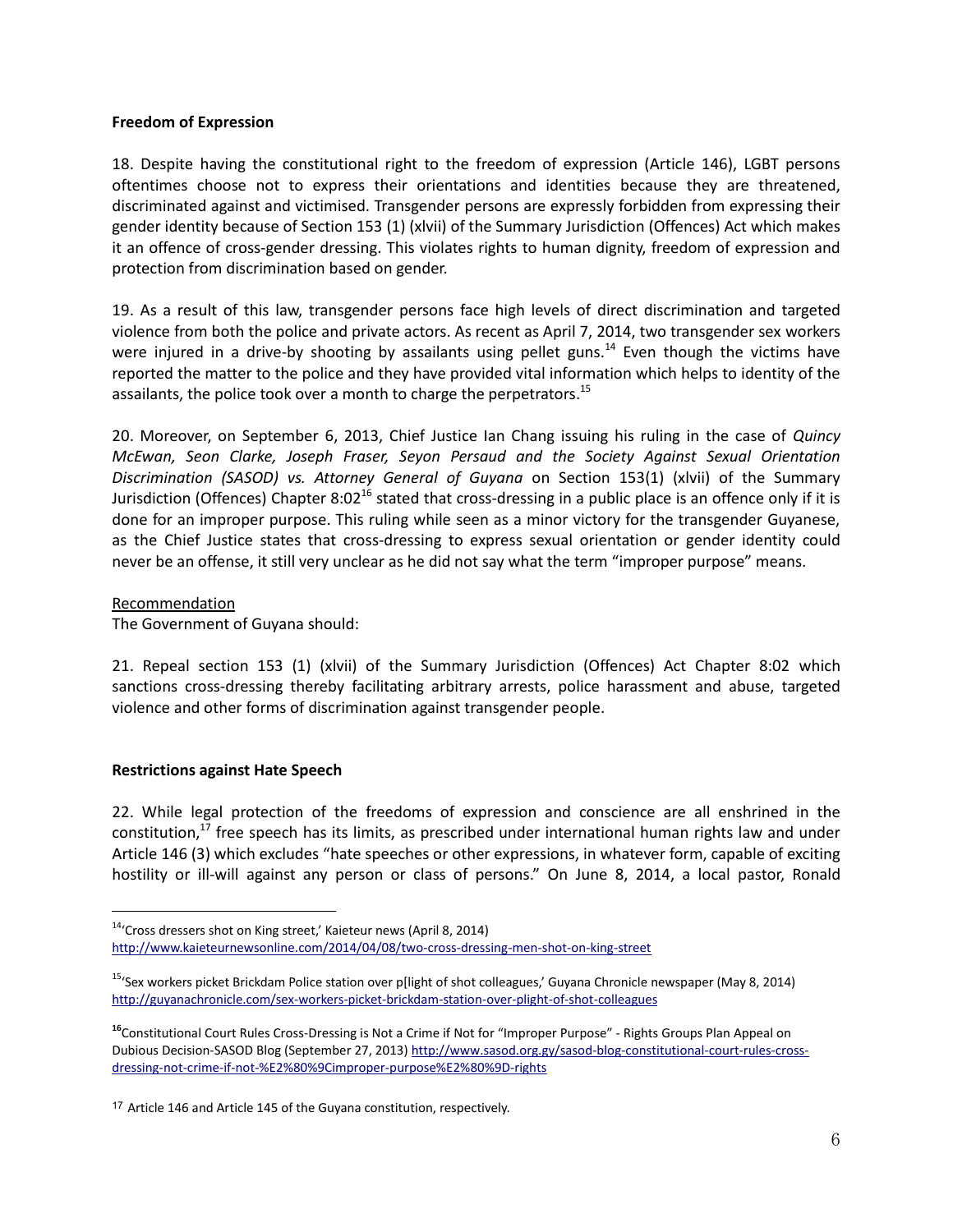McGarrell, shared his opinions about homosexuality from his religious perspective on a local radio programme,<sup>18</sup> saying that homosexuality is learnt behaviour and that all gay persons should live on an island by themselves to prevent it from spreading.<sup>19</sup> A week later on June 15, 2014, Minister within the Minister of Finance, Juan Edgehill, who is also a pastor, appeared on the same programme to defend McGarrell. Edgehill used the most inflammatory language describing homosexuality as "destructive, unwholesome and unhealthy."<sup>20</sup> The Government Minister is a Member of Parliament for the ruling People's Progressive Party / Civic (PPP/C). Edgehill went on to state that it is "scientifically proven" that homosexuals are more promiscuous, disease laden and violent than "normal" people.<sup>21</sup> Edgehill was adamant and unapologetic for his hateful comments which were clearly intended to incite and ill-will against LGBT people, which is a violation of Article 146 (3) of the Guyana Constitution.

Recommendations

The Government of Guyana should:

23. Remove Juan Edgehill as a Government Minister and from all state

24. Recall Juan Edgehill as a Member of Parliament as he has flagrantly incited hatred and intolerance in the public sphere in direct contravention of the Guyana constitution positions as he has blatant disregard for international human rights standards and fundamental rights and freedom in the Guyana constitution.

#### **Rights to Work and Housing**

25. LGBT people face higher levels of unemployment, underemployment, and if employed are paid lower wages, are denied promotions and are forced to perform tasks outside of their job descriptions or are not adequately paid if they work over time. These discriminatory workplace practices oftentimes go unreported because the LGBT people have no legal protection from discrimination on the basis of their sexual orientation or gender identity in employment. This directly impacts the abilities of LGBT persons to access housing. Researchers have documented the struggles of LGBT Guyanese to access housing on the rental market.<sup>22</sup> The evidence suggests that landlords, like employers, are biased.

Recommendation

i.

The Government of Guyana should:

26. Amend section 4 of the Prevention of Discrimination Act, Chapter 99:09, to include sexual

<sup>&</sup>lt;sup>18</sup> Podcast of radio programme "Hard Talk" with Ronald McGarell and Joel Simpson (June 8, 2014) [https://soundcloud.com/ardalkuyana/hard](https://soundcloud.com/ardalkuyana/hard-talk-june-8-guests-pastor-ronald-mcgarrell-and-joel-simpson)-talk-june-8-guests-pastor-ronald-mcgarrell-and-joel-simpson

<sup>&</sup>lt;sup>19</sup>Gays should live on an island by themselves-Inter-Religious Organisation Vice-Chair Says (iNews Guyana, June 8, 2014): [http://www.inewsguyana.com/gays](http://www.inewsguyana.com/gays-should-live-on-an-island-by-themselves-pastor-mcgarrell-says-homosexuality-is-spreading)-should-live-on-an-island-by-themselves-pastor-mcgarrell-says-homosexuality-is[spreading](http://www.inewsguyana.com/gays-should-live-on-an-island-by-themselves-pastor-mcgarrell-says-homosexuality-is-spreading)

<sup>20</sup> Podcast of "Hard Talk" radio programme with Juan Edgehill and Rabindranath Persaud (June 15, 2014) [https://soundcloud.com/ardalkuyana/hard](https://soundcloud.com/ardalkuyana/hard-talk-june-15-guests-bishop-juan-edghill-pandit-rabindranath-persaud)-talk-june-15-guests-bishop-juan-edghill-pandit-rabindranath-persaud

<sup>21</sup> 'Homosexuality is destructive, should not be tolerated' – Bishop Edgehill defends Pastor McGarell (June 15, 2014) [http://www.inewsguyana.com/homosexuality](http://www.inewsguyana.com/homosexuality-is-destructive-should-not-be-tolerated-bishop-edghill-defends-pastor-mcgarrell)-is-destructive-should-not-be-tolerated-bishop-edghill-defends-pastor[mcgarrell](http://www.inewsguyana.com/homosexuality-is-destructive-should-not-be-tolerated-bishop-edghill-defends-pastor-mcgarrell)

<sup>&</sup>lt;sup>22</sup> Carrico (2012) P. 26[: http://www.sasod.org.gy/pdf](http://www.sasod.org.gy/pdf-social-impact-laws-affecting-lgbt-persons-guyana)-social-impact-laws-affecting-lgbt-persons-guyana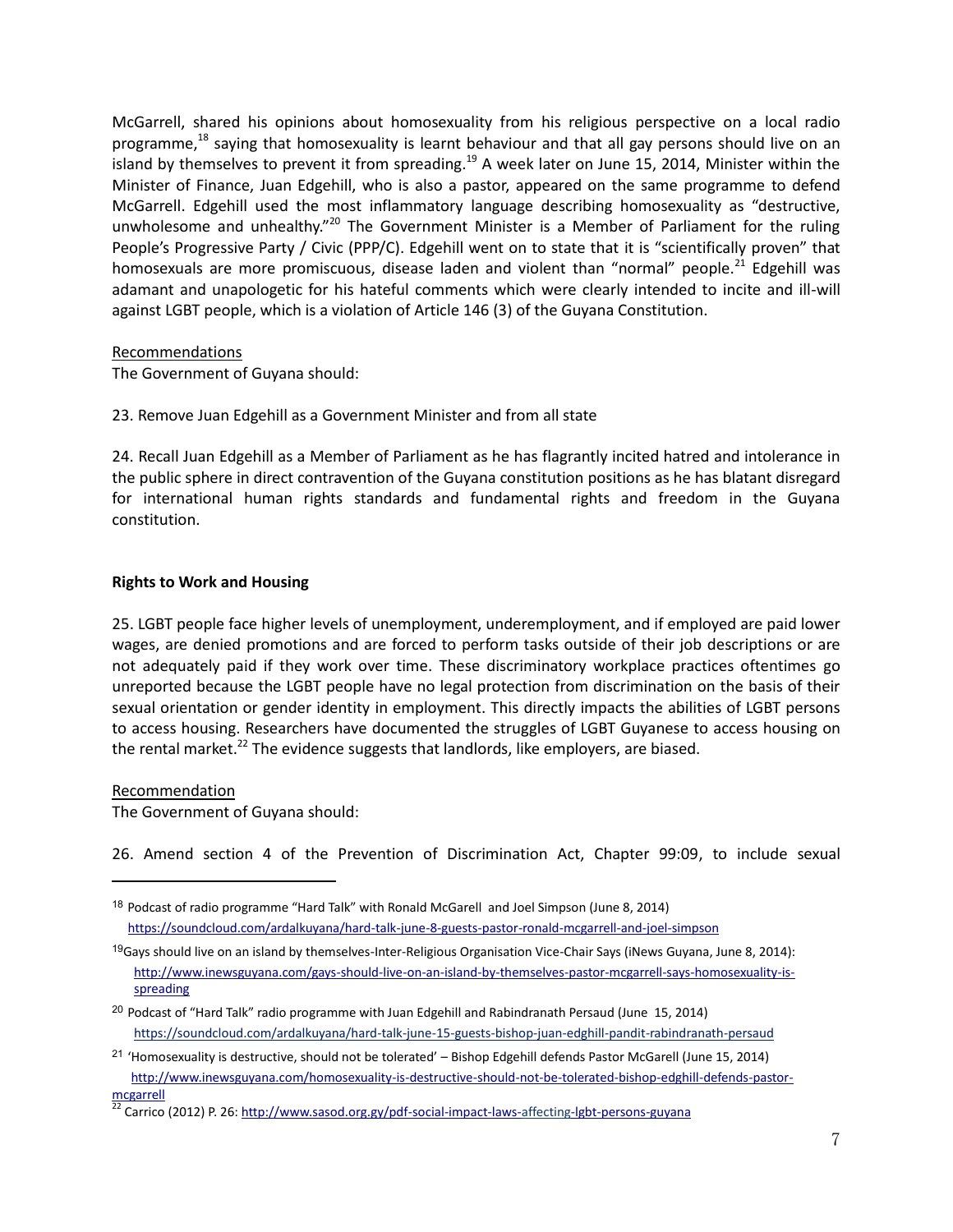orientation and gender identity as grounds for discrimination in employment, training and recruitment.

#### **Right to Health**

27. The existence of these discriminatory laws in Guyana has contributed to the barriers LGBT people face accessing healthcare. LGBT persons continue to face high levels of stigma and discrimination from healthcare workers and auxiliary staff which deters them from visiting hospitals and other health facilities.<sup>23</sup>Reports<sup>24</sup> have has found that HIV prevalence rates are higher among men who have sex with men (MSM) and transgender persons in countries with these punitive laws. Despite experiencing a reduction in HIV cases annually, the incidence of HIV still remains vexingly high for vulnerable groups, especially MSM<sup>25</sup>and transgender people, who face these social barriers to accessing healthcare.

#### Recommendations

The Government of Guyana should:

28. Conduct continuous sensitivity training of healthcare workers on providing optimum care to LGBT clients.

29. Ensure all healthcare facilities adopt policies which unequivocally prohibit discrimination of all of persons accessing healthcare and have measures in place to sanction persons who violate these regulations.

#### **Right to Education**

30. In Guyana, children who may identify as being LGBT or are perceived to be, are often labelled with pejoratives, suffer extreme violence and discrimination in schools and other childcare institutions because of their real or perceived sexual orientation and/or gender identity. Further, because of the homophobic views of many teachers, LGBT students are unable to report incidents of abuse to teachers as they, the victims, are sometimes punished instead of the offenders.<sup>26</sup>

31. Additionally, while Guyana subscribes to both the CARICOM and the LAC regional declaration 'prevention through education,' the current Health and Family Life Curriculum<sup>27</sup> (HFLE) implemented in schools, adopts a very heteronormative approach to teaching about sex and sexuality. The programme

i.

 $23$ Ibid, P. 32

<sup>&</sup>lt;sup>24</sup>Global Commission on HIV and the Law: [http://www.opensocietyfoundations.org/sites/default/files/HIV](http://www.opensocietyfoundations.org/sites/default/files/HIV-and-the-Law-Men-Who-Have-Sex-with-Men-20130930_0.pdf)-and-the-Law-Men-Who-Have-Sex-with-Men-[20130930\\_0.pdf](http://www.opensocietyfoundations.org/sites/default/files/HIV-and-the-Law-Men-Who-Have-Sex-with-Men-20130930_0.pdf)

<sup>25</sup>'Guyana lauded for progress in HIV/AIDS fight', *Guyana Times* (May 13, 2013[\):http://www.guyanatimesgy.com/?p=14223](http://www.guyanatimesgy.com/?p=14223)

<sup>&</sup>lt;sup>26</sup>Violence, Sexuality and Gender Issues Affecting Children in Guyana: A Joint Submission to the Inter-American Commission on Human Rights (2013)P. 7[: http://www.sasod.org.gy/pdf-iachr-submission-violence-sexuality-and-gender-issues-affecting](http://www.sasod.org.gy/pdf-iachr-submission-violence-sexuality-and-gender-issues-affecting-children-guyana)[children-guyana](http://www.sasod.org.gy/pdf-iachr-submission-violence-sexuality-and-gender-issues-affecting-children-guyana)

<sup>&</sup>lt;sup>27</sup>Sexuality and Gender Issues Affecting Children in Guyana: A Joint Submission under the Convention of the Rights of the Child (2013)[: http://www.sasod.org.gy/pdf](http://www.sasod.org.gy/pdf-iachr-submission-violence-sexuality-and-gender-issues-affecting-children-guyana)-iachr-submission-violence-sexuality-and-gender-issues-affecting-children-guyana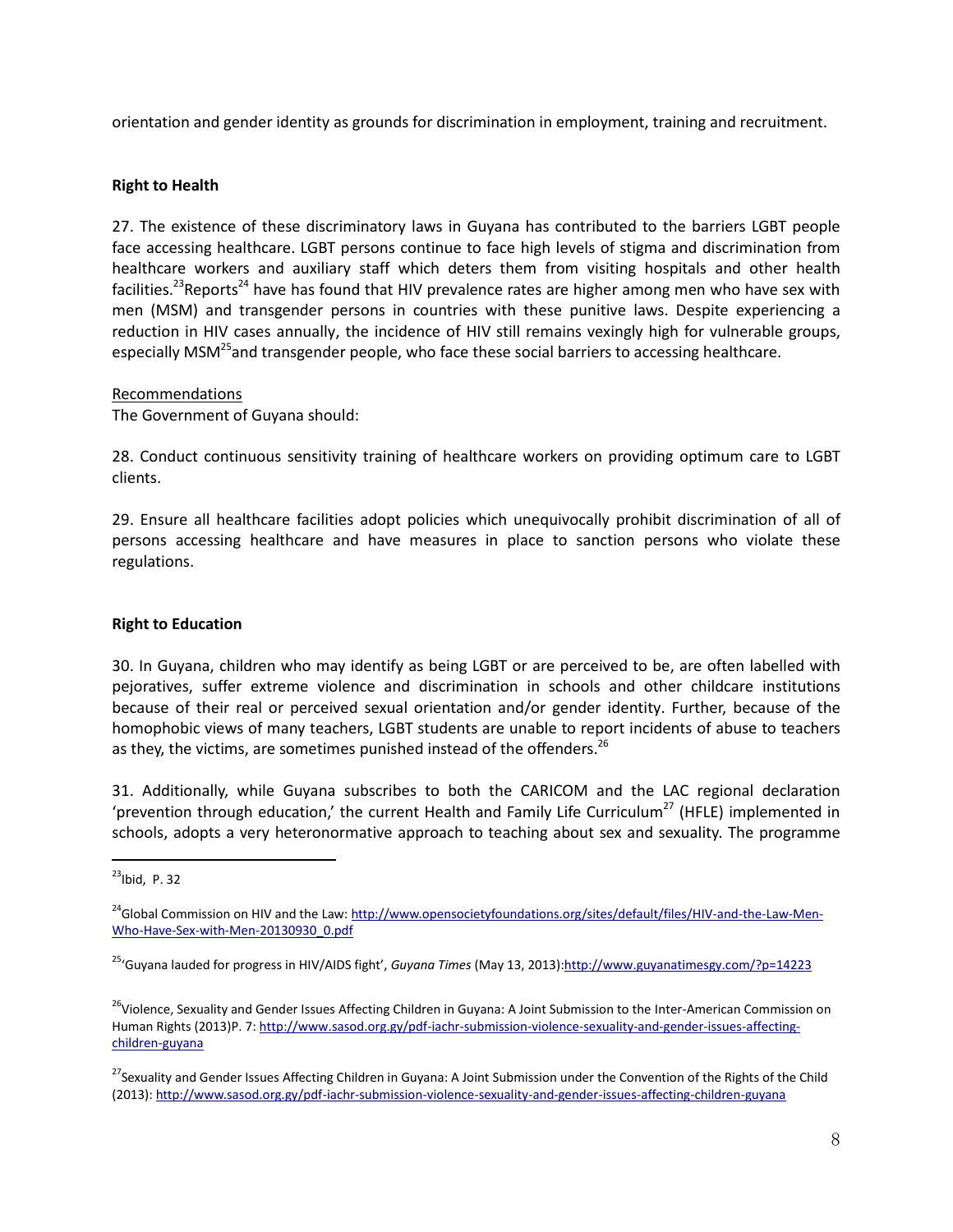does not provide comprehensive information on sexuality and gender and it does not provide students with adequate information on how to protect against sexually transmitted diseases, infections and unwanted pregnancy, if they are LGBT, and/or sexually active.

#### Recommendations

The Ministry of Education should:

32. Implement mechanisms for reporting and redress where teachers and other public servants who abuse children in their care, including because of their real or perceived SOGI, are held accountable for their misconduct.

33. Review the Sex and Sexuality theme in the HFLE curriculum, and incorporate objective information on sexual orientation and gender identity.

34. Include training in the Cyril Potter Teachers College curriculum on managing "conflicting values" and understanding sexuality, gender, sexual orientation, gender identity and bodily diversity.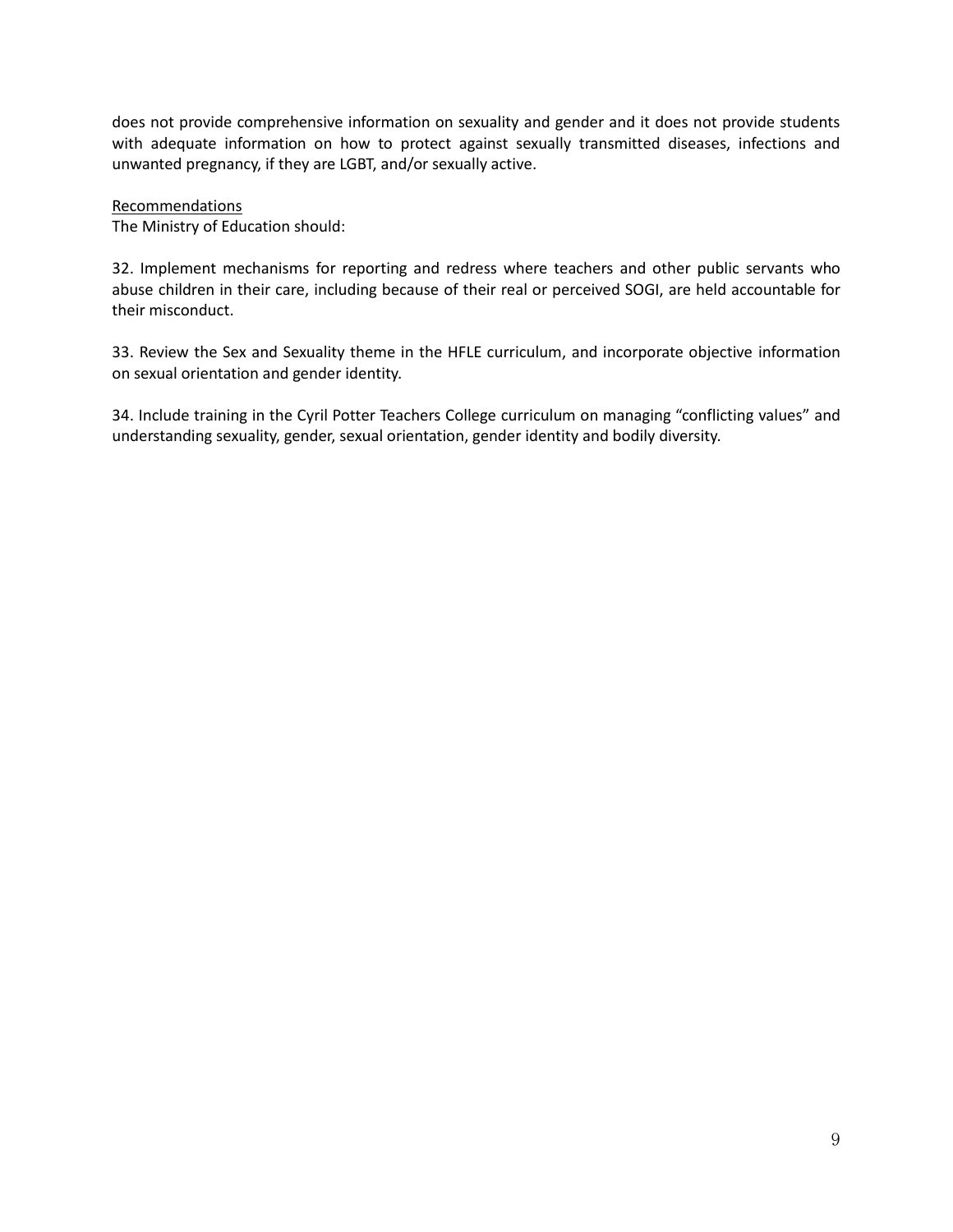#### **List of Recommendations to the Government of Guyana**

#### **Rights to Life, Liberty and Personal Security**

- 1. Educate members of the uniformed forces (police, prison and army) and evaluate their performance based on their obligations in terms of non-discriminatory treatment towards marginalised groups, especially LGBT people.
- 2. Investigate, and punish where necessary, discriminatory and abusive behaviour by the uniformed forces.

#### **Rights to Equality and Equality before the Law**

3. Amend Article 149 of the Guyana Constitution to include sexual orientation and gender identity as grounds for discrimination in order to provide legal protection for LGBT people's rights to equality and non-discrimination.

#### **Right to Privacy**

- 4. Repeal Sections 351 to 353 of the Criminal Law Offenses Act Chapter 8:01 which criminalise same-sex/gender intimacy between consenting adult men in private.
- 5. The Ministry of Home Affairs and the Ministry of Labour, Human Services and Social Security should include training on human rights and vulnerable groups, especially LGBT people, in the curriculum for police officers training college.
- 6. The Ministries of Home Affairs, Labour, Human Services and Social Security should hold constant job training on human rights and vulnerable groups, especially LGBT people, for police officers.

#### **Freedom of Expression**

7. Repeal section 153 (1) (xlvii) of the Summary Jurisdiction (Offences) Act Chapter 8:02 which sanctions cross-dressing thereby facilitating arbitrary arrests, police harassment and abuse, targeted violence and other forms of discrimination against transgender people.

#### **Restrictions against Hate Speech**

8. Remove Juan Edgehill as a Government Minister and from all state positions as he has blatant disregard for international human rights standards and fundamental rights and freedom in the Guyana constitution.